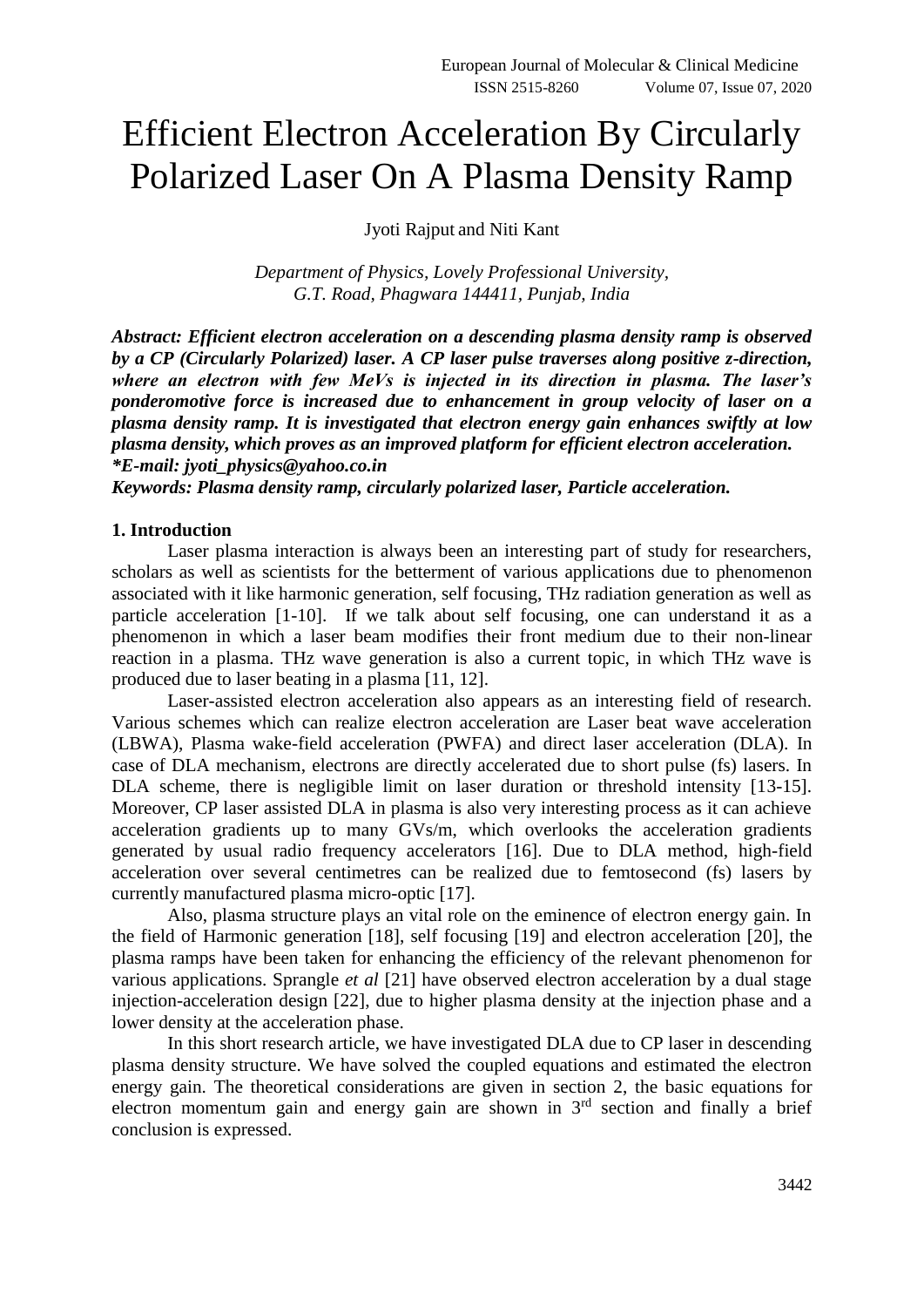## **2. Theoretical considerations**

axis. The CP laser vector potential is described as:

The CP laser traverses in a plasma channel having descending density ramp along z-  
axis. The CP laser vector potential is described as:  

$$
A = A_0 \left[ \hat{x} \cos - (\omega t + kz) + \hat{y} \sin - (\omega t + kz) \exp \left[ -\frac{\left[ t - (z - z_0)/v_g \right]^2}{\tau^2} - \frac{r^2}{r_0^2} \right],
$$
(1)

where,  $z_0$  is described as the laser pulse peak initial position, here,  $\omega$  is the laser pulse's angular frequency,  $r_0$  is laser beam initial spot size,  $v_g$  is group velocity and  $\omega_p^2 = 4\pi n (z')e^2 / m$  presents relativistic plasma frequency,  $n (z') = n_0 \cos (z'/d)$ ,  $z' = z/\xi_0$ ,  $n_0$  is electron density at origin, *d* is a constant, wave vector *k* is a function of *z* as  $(4\pi e^2)^{1/2}$  $\pi$ 

$$
k(z) = \left(\frac{4\pi e^z}{m_0 c^2}\right) \quad n(z'), \text{ here } m_0 \text{ is rest mass of electron.}
$$

### **3. Downward density ramp plasma assisted electron acceleration**

In order to explain the motion of electron in the plasma, the momentum, energy gain equation for electron are:

$$
\frac{dP_x}{dt} = e \frac{\partial A_x}{\partial t} + ev_z \frac{\partial A_x}{\partial z},
$$
\n
$$
\frac{dP}{d\theta} = \frac{\partial A}{\partial t} \frac{\partial A}{\partial t}
$$
\n(2)

$$
\frac{dP_y}{dt} = e \frac{\partial A_y}{\partial t} + ev_z \frac{\partial A_y}{\partial z},
$$
\n(3)

$$
\frac{dP_z}{dt} = -ev_x \frac{\partial A_x}{\partial z} - ev_y \frac{\partial A_y}{\partial z},\tag{4}
$$

The final equation describing electron energy is:

$$
\frac{d\gamma}{dt} = \frac{e}{m_0 c^2} (\nu \cdot A). \tag{5}
$$

Here,  $p_{x,y,z}$ ,  $v_{x,y,z}$  are the radial, azimuthal and longitudinal components of momentum, and velocities respectively.

Equations (2)-(5) are coupled equations and are numerically worked out to get higher energy gain. The laser and plasma optimum parameters are taken for achieving electron energy gain effectively. The parameters which are optimized are as given, and  $a_0 = 20(I \sim 5.52 \times 10^{20} W/cm^2)$ , plasma density  $n_0$  taken in this manuscript lies in the range  $(5-8) \times 10^{19}$  cm<sup>-3</sup>.

# **4. Results and discussions**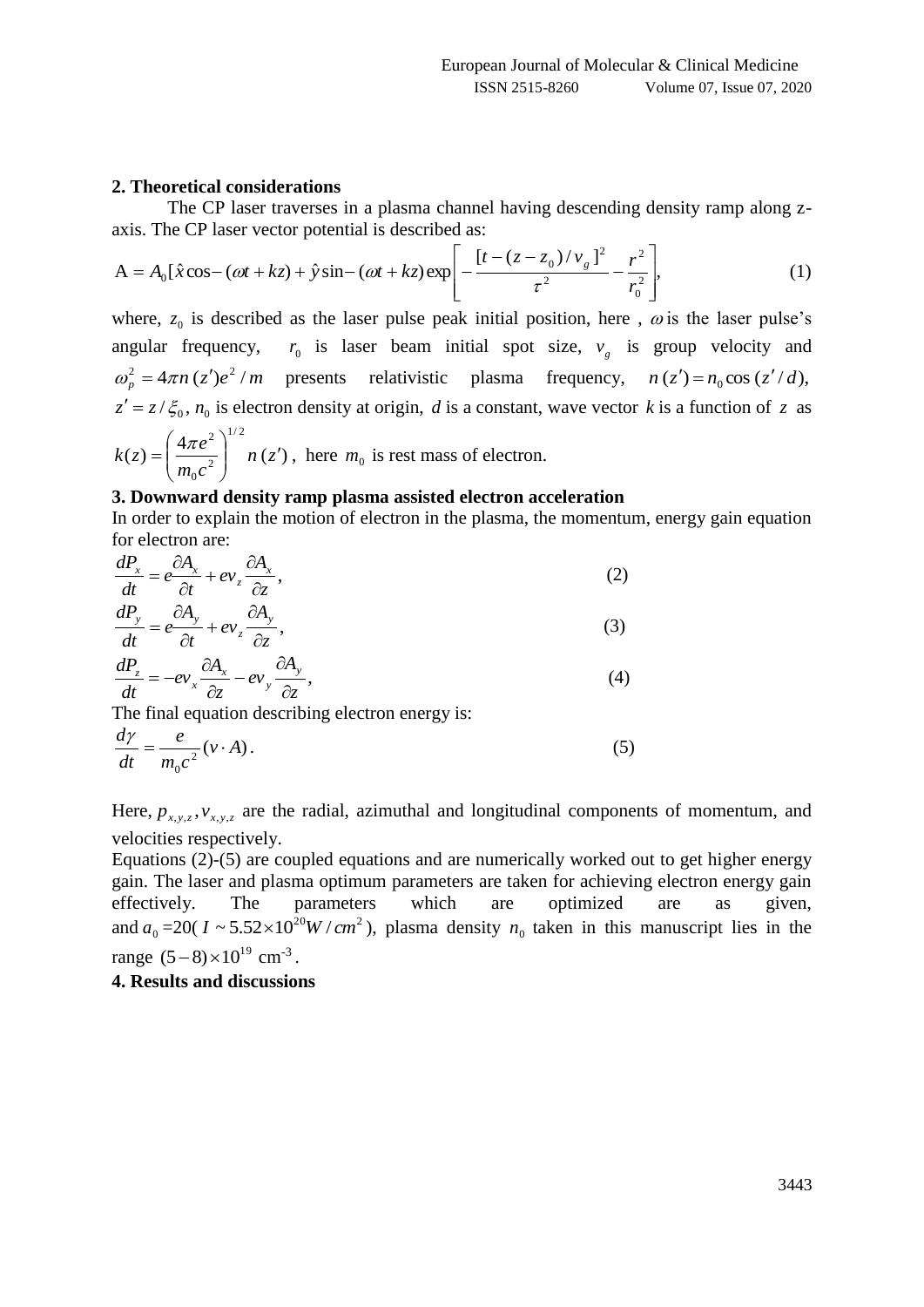

**Figure 1** – Plot of  $\gamma$  and  $z'$  for various values of plasma frequency  $\omega_p'$  at  $a_0 = 20$ . Remaining optimized parameters are  $r'_0 = 300$ ,  $p_{y0}$ ,  $p_{z0} = 0.1$ ,  $p_{x0} = 1$ .

In the above figure, we have observed the variant of  $\gamma$  and  $z'$  with increasing plasma densities. It can be seen from the graph that at the lower frequency  $\omega_p^{\prime}$ , electron energy gain  $\gamma$  is effectively enhanced. At  $\omega_p'$  =0.14, electron gains energy to 272 MeV, which elevates to 538 MeV at  $\omega_p'$  =0.06. Hence, downward plasma density ramp traps electron effectively to ensure its resonance with the CP laser electric field and hence facilitates its better interaction with a CP laser .

#### **5. Conclusion**

The downward plasma density ramp configuration is utilized for better energy gain with a circular polarization of the laser. The resultant electron energy gain is found higher on a descending plasma density ramp as compared to consistent density plasma.

#### **References**

- [1] N. Kant, J. Rajput, P. Giri P and A. Singh, 2016 High En. Dens. Phys. **18** 20.
- [2] J. Rajput, N. Kant, A. Singh, 2019 AIP Conf. Proceed. **2136** (1) 060012.
- [3] A. Mehta, J. Rajput, N. Kant, 2020 Laser Phys. **29** (9) 095405.
- [4] N. Kant, J. Rajput, A. Singh, 2019 Optik **182** 858-865.
- [5] J. Rajput, N. Kant, A. Singh, 2018 AIP Conf. Proceed. **2006** (1), 030025.
- [6] J. Rajput, N. Kant, H. Singh, V. Nanda, 2009 Optics Comm. **282** (23), 4614-4617.
- [7] N. Kant, J. Rajput, A. Singh, 2018 High En. Dens. Phys. **26** 16-22.
- [8] A. Mehta, J. Rajput J and N. Kant, 2019 Laser Phys*.* **29 (9)** 095405.
- [9] A. Singh, J. Rajput, N. Kant, 2019 Laser Physics 27 (11), 110001.
- [10] V.Thakur and N. Kant, 2019 Brazilian Journ. Phys. 49 (1) 113.
- [11] Kant, N., Wani, M. A., & Kumar, A. (2012). *Optics Communications*, *285*(21-22), 4483-4487.